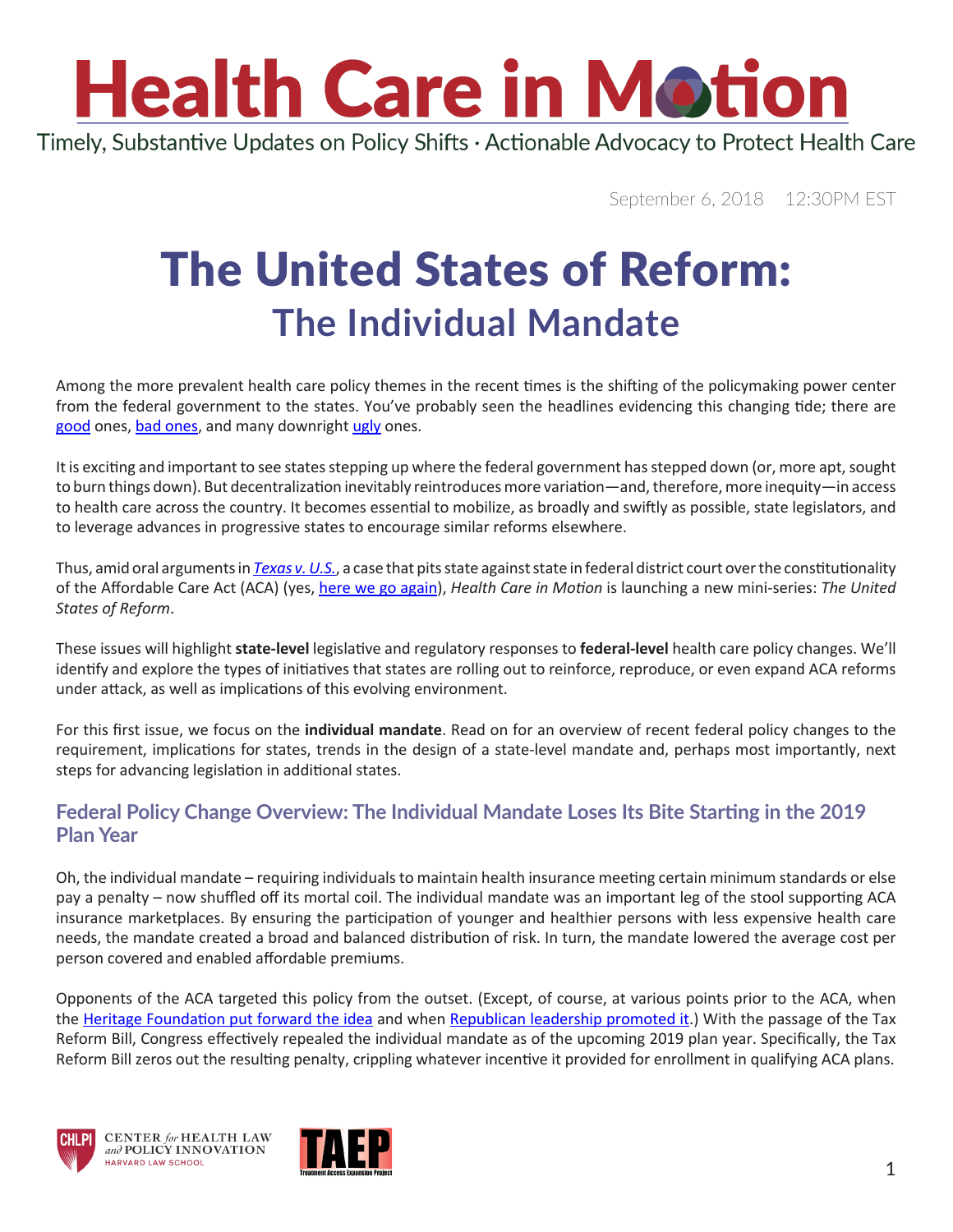As we have written about [before](https://www.chlpi.org/wp-content/uploads/2013/12/HCIM_06_19_2018.pdf), eliminating the mandate's penalty also revived legal challenges to the constitutionality of the ACA by the 20 plaintiff-states in *Texas v. U.S.* These plaintiffs assert that the Tax Reform Bill's removal of the individual mandate renders the ACA in its entirety unconstitutional. The argument rests on the Supreme Court's [prior decision](http://www.scotusblog.com/case-files/cases/national-federation-of-independent-business-v-sebelius/) that the ACA was a permissible exercise of Congress's taxing power; if that basis is removed, the entire statute must fall, according to the Plaintiff-states. The Department of Justice is taking a more limited position, targeting the community rating and guaranteed issue provisions. These provisions prohibit insurers from denying coverage or imposing prohibitive premiums on individuals living with preexisting conditions. About [27% of American adults under age 65 have health conditions](https://www.kff.org/health-reform/issue-brief/pre-existing-conditions-and-medical-underwriting-in-the-individual-insurance-market-prior-to-the-aca/) that would leave them virtually uninsurable without the ACA's consumer protections.

A dangerous and baseless challenge in the eyes of the [17 attorneys general who have intervened to defend the law](https://oag.ca.gov/news/press-releases/texas-et-al-v-united-states-et-al-attorney-general-becerra-leads-coalition-17), the many organizations and associations that filed *[amicus](http://www.latimes.com/business/hiltzik/la-fi-hiltzik-obamacare-gun-lobby-20180615-story.html)* briefs, and other [legal experts](https://theincidentaleconomist.com/wordpress/a-feeble-constitutional-challenge/), there is nonetheless some risk that the weakening of the mandate will give rise to more sweeping federal policy upheaval. In the near-term, however, *Texas v. U.S.* is likely to just cause more confusion and uncertainty (which could convince further some insurance companies to exit the Marketplaces). The plaintiffs have requested a preliminary injunction to enjoin enforcement of the ACA while the challenge plays out, and it is likely that this first order—in whatever form of it takes—will be appealed to the Fifth Circuit.

#### **Implications for States: Impact on Market Stabilization Certain, Extent Uncertain**

The impact of this change remains uncertain. Primarily, concerns relate to the stability of the non-group insurance market. For example, according to a [November 2017 Congressional Budget Office \(CBO\) report](https://www.cbo.gov/system/files/115th-congress-2017-2018/reports/53300-individualmandate.pdf):

- Repeal of the mandate would result in an estimated decrease of enrollment in the non-group market by approximately 4 million in 2019 and 13 million in 2027.
- Average premiums in the non-group market would increase by an estimated 10% of baseline projections for most years of the decade.
- Elimination of the penalty would have a similar effect to repeal because "with no penalty at all, only a small number of people who enroll in insurance because of the mandate under current law would continue to do so solely because of a willingness to comply with the law."

However, analyses vary and the CBO itself acknowledged that it is difficult to predict the ways in which affected stakeholders including states, insurers, employers, and individuals—respond to any such change.

Further complicating the issue is that the elimination of the penalty is not occurring in a vacuum.

Concurrent efforts to undermine the ACA can reasonably be expected to stifle enrollment even more. Consider, for example, [CMS' slashing of the budget for the navigator program](https://www.healthaffairs.org/do/10.1377/hblog20180712.527570/full/), which weakens the capacity of community-based organizations to conduct enrollment outreach, education, and support.

On the other hand, there are initiatives underway that seek to counteract the harmful effects of this federal policy change, such as the creation of state-level coverage mandates. (Fortunately, Congress can only have it [one way or another](https://www.youtube.com/watch?v=4kg9LasvLFE) when it comes to the debate over federalism and a mandate. The [Senate rejected an amendment](https://khn.org/morning-breakout/bipartisan-majority-knocks-down-cruzs-attempt-to-kill-d-c-s-version-of-individual-mandate/), proffered by Senator Ted Cruz, which would have blocked D.C. from making its own laws as a local government.)





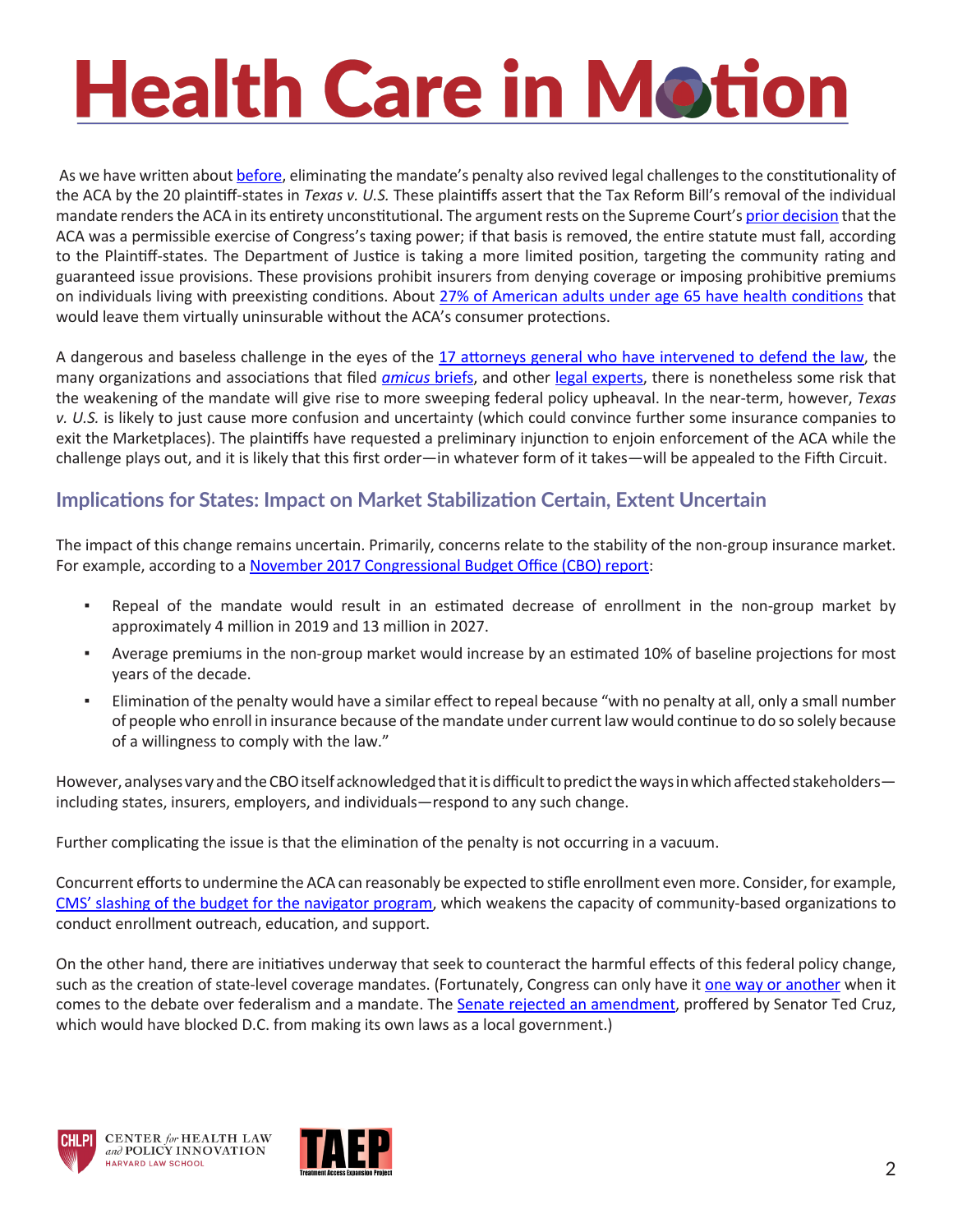#### **Advancing a State-Level Coverage Mandate: State Models Incorporate Core Features of ACA Mandate**

In the face of these threats, some states have stepped forward with reforms of their own. While [Massachusetts](https://malegislature.gov/Laws/GeneralLaws/PartI/TitleXVI/Chapter111M) has had an individual mandate on the books since 2006, [New Jersey](https://www.njleg.state.nj.us/2018/Bills/PL18/31_.PDF), [Vermont](https://legislature.vermont.gov/bill/status/2018/H.696), and the [District of Columbia](http://lims.dccouncil.us/Legislation/B22-0753?FromSearchResults=true#second22) enacted state-/local-level mandates this year. Whereas the New Jersey and D.C. rules apply to the 2019 plan year, Vermont's mandate will take effect in 2020.

State models thus far share several common features with the structure of the federal mandate: (i) the imposition of a penalty, (ii) the inclusion of minimum coverage standards, and (iii) the establishment of exemptions from the mandate, for affordability and hardship. Each of these features serves a unique purpose and is commonly viewed as a central feature of a mandate. That said, we are seeing some variation in the details, such as in the thresholds for maximum penalties and income-based exemptions.

#### **Penalty for Non-Compliance**

The Massachusetts, New Jersey, and D.C. mandates each include a financial penalty. In Massachusetts, a penalty schedule is published annually, subject to limits set forth in law. The New Jersey and D.C. penalties are modeled on federal rules; both jurisdictions have established the penalty amount as the greater of a percentage of household income or a per-person charge, subject to maximums and adjusted for inflation.

Enforcement—the objective underlying a penalty—was at the center of debate among Vermont legislators. The Vermont House voted to enact a mandate that would have taken effect in 2019 but which did not impose a penalty for non-compliance. The Senate rejected this plan, urging that a penalty is necessary to a mandate's effectiveness. The version ultimately signed into law calls for enforcement of the mandate by means of a financial penalty or "other mechanism," the details of which are to be determined during the 2019 legislative session.

#### **Minimum Coverage Standards**

#### *Innovations in Penalty Design*

States are experimenting with program designs that would reinvest penalty revenue in insurance reform and market stability. For example:

- The D.C. mandate specifically provides that money collected via the penalty will be reinvested into insurance activities, such as those "that increase the availability of health insurance options or increase the affordability of insurance premiums in the individual health insurance market."
- A [Maryland](http://mgaleg.maryland.gov/2018RS/bills/sb/sb1011f.pdf) proposal for a mandate would have allowed people to apply penaltyrelated money owed to the purchase of coverage for the following year.
- In New Jersey, penalty revenue will finance a state-operated reinsurance program.

Minimum coverage standards seek to increase the likelihood that people have the coverage that they need and avert a "race to the bottom" among competing insurers seeking to save money. Facilitating a smooth transition from a federal mandate to a jurisdictional one, the Vermont, New Jersey, and D.C. mandates generally incorporate the standards for essential coverage currently set forth in **[federal law](https://www.law.cornell.edu/uscode/text/26/5000A)**.

D.C. deviates from the federal definition of minimum essential coverage in two respects: (i) acknowledging coverage provided under its Immigrant Children's Program as qualifying coverage; and (ii) accepting health coverage provided by certain employer-based arrangements. As to the latter, the D.C. mandate specifically (and strategically) links acceptable coverage to federal rules in place prior to the Trump Administration's proliferation of new rules for association health plans (AHPs) and short-term limited duration plans (STLDs). In other words, junk insurance, even if allowable under federal law, won't cut it for purposes of compliance with D.C.'s mandate.